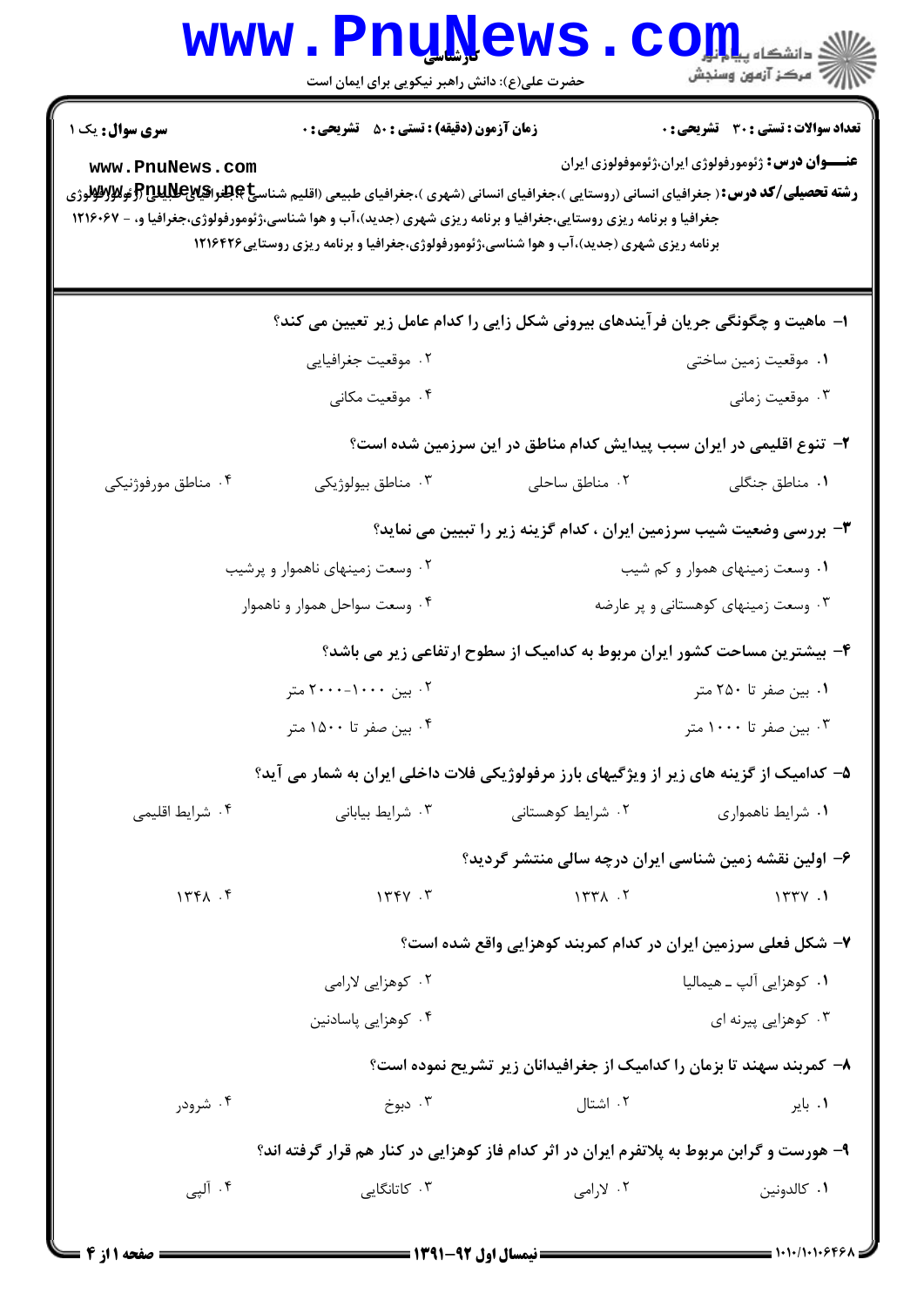|                                                                                                                                                                                                                                                                                                                                                                                                                                                                                                                                                                                                  | <b>www.PnuNews</b><br>حضرت علی(ع): دانش راهبر نیکویی برای ایمان است                  |                                                                                    | الله دانشگاه پیام در استفاده<br>الله عرکز آزمون وسنجش |  |  |  |  |
|--------------------------------------------------------------------------------------------------------------------------------------------------------------------------------------------------------------------------------------------------------------------------------------------------------------------------------------------------------------------------------------------------------------------------------------------------------------------------------------------------------------------------------------------------------------------------------------------------|--------------------------------------------------------------------------------------|------------------------------------------------------------------------------------|-------------------------------------------------------|--|--|--|--|
| <b>زمان آزمون (دقیقه) : تستی : 50 ٪ تشریحی : 0</b><br>تعداد سوالات : تستي : 30 ٪ تشريحي : 0<br><b>سری سوال : ۱ یک</b><br><b>عنــــوان درس:</b> ژئومورفولوژی ایران،ژئوموفولوزی ایران<br>www.PnuNews.com<br><b>رشته تحصیلی/کد درس:</b> جغرافیای انسانی (روستایی )،جغرافیای انسانی (شهری )،جغرافیای طبیعی (اقلیم شناسی <b>E)،بایلا)،بالایلا)،بالایم</b> رالوم <b>ولالاولان</b> ژی )<br>۱۲۱۶۰۶۷ - ،جغرافیا و برنامه ریزی روستایی،جغرافیا و برنامه ریزی شهری (جدید)،آب و هوا شناسی،ژئومورفولوژی،جغرافیا و<br>برنامه ریزی شهری (جدید)،آب و هوا شناسی،ژئومورفولوژی،جغرافیا و برنامه ریزی روستایی۱۲۱۶۴۲۶ |                                                                                      |                                                                                    |                                                       |  |  |  |  |
|                                                                                                                                                                                                                                                                                                                                                                                                                                                                                                                                                                                                  |                                                                                      | ۱۰– حرکات سیمرین پسین مربوط به کدام دوران زمین شناسی می باشد؟                      |                                                       |  |  |  |  |
| ۰۴ اواخر میوسن                                                                                                                                                                                                                                                                                                                                                                                                                                                                                                                                                                                   | ۰۳ اواخر ائوسن                                                                       | ۰۲ اواخر ژوراسیک                                                                   | ۰۱ اواخر کربونیفر                                     |  |  |  |  |
|                                                                                                                                                                                                                                                                                                                                                                                                                                                                                                                                                                                                  |                                                                                      | 11- حرکاتی که از کرتاسه پایینی شروع و تا ائوسن پایینی ادامه داشته است چه نام دارد؟ |                                                       |  |  |  |  |
| ۰۴ پاسادنين                                                                                                                                                                                                                                                                                                                                                                                                                                                                                                                                                                                      | ۰۳ استیرین                                                                           | ۰۲ پیرنه ای                                                                        | ۱. لارامی                                             |  |  |  |  |
|                                                                                                                                                                                                                                                                                                                                                                                                                                                                                                                                                                                                  |                                                                                      | ۱۲- کوهزایی استیرین حدود چند سال پیش در میوسن میانی شروع شده است؟                  |                                                       |  |  |  |  |
| ۰۴ میلیون سال                                                                                                                                                                                                                                                                                                                                                                                                                                                                                                                                                                                    | ۰۳ میلیون سال                                                                        | ۰۲ میلیون سال                                                                      | ٠١ ١۶ ميليون سال                                      |  |  |  |  |
|                                                                                                                                                                                                                                                                                                                                                                                                                                                                                                                                                                                                  | ۱۳- مخروطهای آتشفشانی کدامیک از گزینه های زیر با فاز کوهزایی پاسادنین شروع می شوند ؟ |                                                                                    |                                                       |  |  |  |  |
| ۰۴ تفتان                                                                                                                                                                                                                                                                                                                                                                                                                                                                                                                                                                                         | ۰۳ سهند                                                                              | ۰۲ سبلان                                                                           | ۰۱ بزمان                                              |  |  |  |  |
|                                                                                                                                                                                                                                                                                                                                                                                                                                                                                                                                                                                                  |                                                                                      | ۱۴- اغلب گسلهای ایران در کدام دوران زمین شناسی فعال بوده است؟                      |                                                       |  |  |  |  |
| ۰۴ کواترنر                                                                                                                                                                                                                                                                                                                                                                                                                                                                                                                                                                                       | ۰۳ سنوزوئیک                                                                          | ۰۲ مزوزوئیک                                                                        | ٠١. پالئوزوئيک                                        |  |  |  |  |
|                                                                                                                                                                                                                                                                                                                                                                                                                                                                                                                                                                                                  | 1۵– بزرگترین واحد ساختمانی ایران چه نام دارد؟                                        |                                                                                    |                                                       |  |  |  |  |
|                                                                                                                                                                                                                                                                                                                                                                                                                                                                                                                                                                                                  | ۰۲ رشته کوههای البرز                                                                 |                                                                                    | ۰۱ ارتفاعات مکران                                     |  |  |  |  |
|                                                                                                                                                                                                                                                                                                                                                                                                                                                                                                                                                                                                  | ۰۴ زون هزار مسجد ــ کپه داغ                                                          |                                                                                    | ۰۳ رشته کوههای زاگرس                                  |  |  |  |  |
|                                                                                                                                                                                                                                                                                                                                                                                                                                                                                                                                                                                                  |                                                                                      | ۱۶– کدام گسل مرز بین رشته کوههای زاگرس و مکران می باشد؟                            |                                                       |  |  |  |  |
| ۰۴ نای بند                                                                                                                                                                                                                                                                                                                                                                                                                                                                                                                                                                                       | ۰۳ هريرود                                                                            | ۰۲ میناب                                                                           | ۰۱ کلمرد                                              |  |  |  |  |
|                                                                                                                                                                                                                                                                                                                                                                                                                                                                                                                                                                                                  |                                                                                      | ۱۷– ارتفاعات پراکنده داخلی ایران در کدام دوران شکل گرفته است؟                      |                                                       |  |  |  |  |
| ۰۴ اوایل کرتاسه                                                                                                                                                                                                                                                                                                                                                                                                                                                                                                                                                                                  | ۰۳ اوایل تریاس                                                                       | ۰۲ اواخر کرتاسه                                                                    | ۰۱ اواخر ترياس                                        |  |  |  |  |
|                                                                                                                                                                                                                                                                                                                                                                                                                                                                                                                                                                                                  |                                                                                      | ۱۸- زمین شناسان در فاصله کدام شهرها ، ارتفاعات البرز را البرز مرکزی نامیده اند؟    |                                                       |  |  |  |  |
| ۰۴ قزوین تا گرمسار                                                                                                                                                                                                                                                                                                                                                                                                                                                                                                                                                                               | ۰۳ قزوین تا سمنان                                                                    | ۰۲ رشت تا سمنان                                                                    | ۰۱ رشت تا قزوين                                       |  |  |  |  |
|                                                                                                                                                                                                                                                                                                                                                                                                                                                                                                                                                                                                  |                                                                                      | ۱۹- معروفترین توده موجود در روی کوههای البرز چه نام دارد؟                          |                                                       |  |  |  |  |
| ۰۴ علم کوه                                                                                                                                                                                                                                                                                                                                                                                                                                                                                                                                                                                       | ۰۳ کوه کرکس                                                                          | ۰۲ شیر کوه                                                                         | ۰۱ زرد کوه                                            |  |  |  |  |
|                                                                                                                                                                                                                                                                                                                                                                                                                                                                                                                                                                                                  |                                                                                      |                                                                                    |                                                       |  |  |  |  |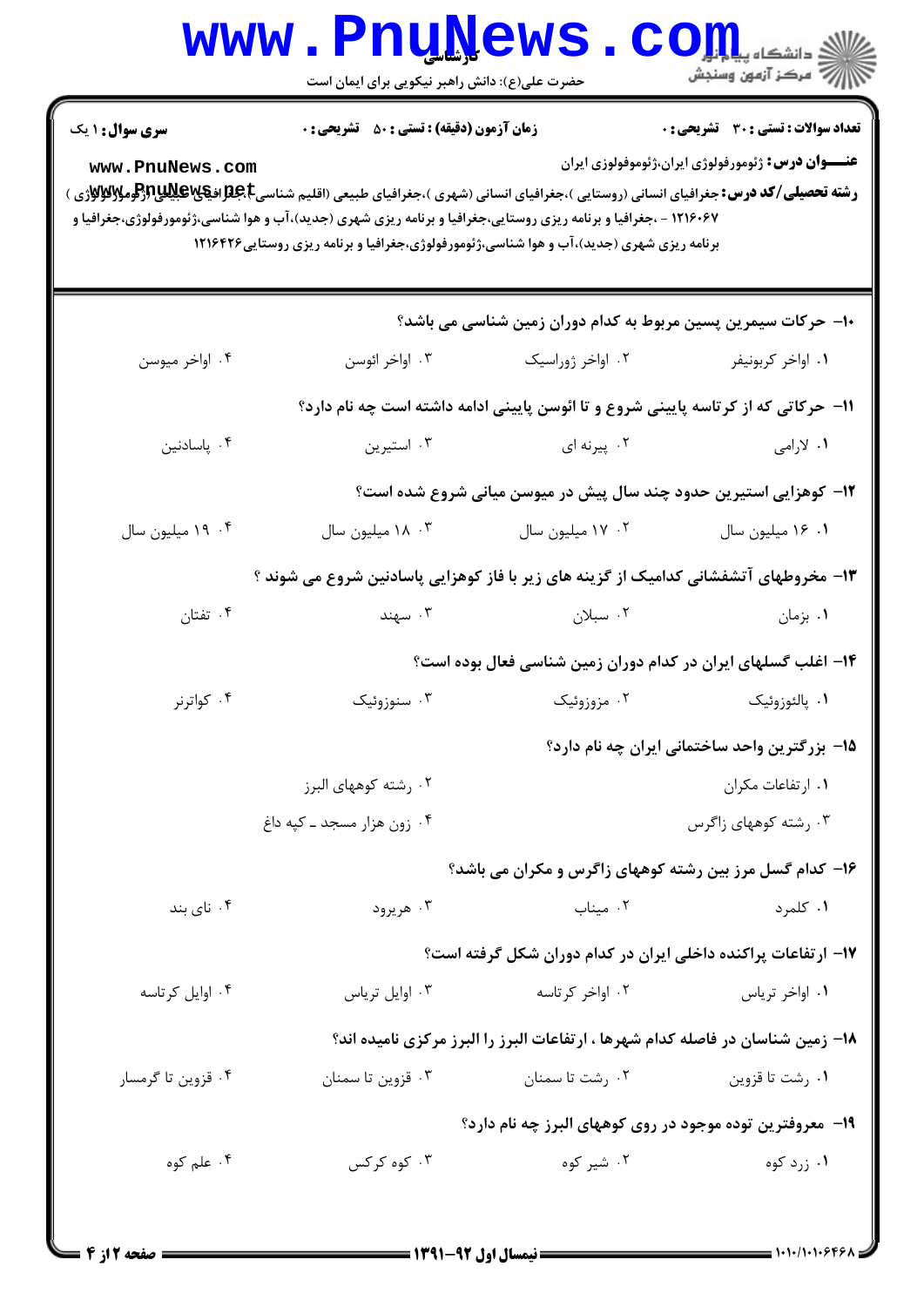|                                                                                                                                                                                                 | www.PnuNews<br>حضرت علی(ع): دانش راهبر نیکویی برای ایمان است                 |                                                                                                                                                                                                              | الله دانشگاه پیام در استفاده<br>الله عرکز آنههن وسنجش                                               |  |  |  |  |
|-------------------------------------------------------------------------------------------------------------------------------------------------------------------------------------------------|------------------------------------------------------------------------------|--------------------------------------------------------------------------------------------------------------------------------------------------------------------------------------------------------------|-----------------------------------------------------------------------------------------------------|--|--|--|--|
| <b>سری سوال : ۱ یک</b><br>www.PnuNews.com<br><b>رشته تحصیلی/کد درس:</b> جغرافیای انسانی (روستایی )،جغرافیای انسانی (شهری )،جغرافیای طبیعی (اقلیم شناسی <b>E،B؛Eپیچاپلاپاتر:تومولالاولاز</b> ی ) | <b>زمان آزمون (دقیقه) : تستی : 50 ٪ تشریحی : 0</b>                           | ۱۲۱۶۰۶۷ - ،جغرافیا و برنامه ریزی روستایی،جغرافیا و برنامه ریزی شهری (جدید)،آب و هوا شناسی،ژئومورفولوژی،جغرافیا و<br>برنامه ریزی شهری (جدید)،آب و هوا شناسی،ژئومورفولوژی،جغرافیا و برنامه ریزی روستایی۱۲۱۶۴۲۶ | تعداد سوالات : تستي : 30 ٪ تشريحي : 0<br><b>عنــــوان درس:</b> ژئومورفولوژی ایران،ژئوموفولوزی ایران |  |  |  |  |
|                                                                                                                                                                                                 |                                                                              | ۲۰- کدامیک از گزینه های زیر در خصوص مشهورترین مخروط آتشفشانی ایران دلالت دارد؟                                                                                                                               |                                                                                                     |  |  |  |  |
| ۰۴ تفتان                                                                                                                                                                                        | ۰۳ سهند                                                                      | ۰۲ سبلان                                                                                                                                                                                                     | ٠١ دماوند                                                                                           |  |  |  |  |
|                                                                                                                                                                                                 | <b>۲۱</b> - از حدود چند سال پیش ، شرایط اقلیمی کنونی در دنیا برقرار شده است؟ |                                                                                                                                                                                                              |                                                                                                     |  |  |  |  |
| ۰۴ تا ۱۶ هزارسال                                                                                                                                                                                | ۰۳ تا ۱۴ هزارسال                                                             | ۰۲ ۱۰ تا ۱۲ هزارسال                                                                                                                                                                                          | ۰۱ ۸ تا ۱۰ هزارسال                                                                                  |  |  |  |  |
|                                                                                                                                                                                                 | ۲۲- دوره یخچالی ریس مربوط به کدامیک از مناطق زیر می باشد؟                    |                                                                                                                                                                                                              |                                                                                                     |  |  |  |  |
| ۰۴ آلپ                                                                                                                                                                                          | ۰۳ گرينلند                                                                   | ۰۲ امریکای شمالی                                                                                                                                                                                             | ۰۱ اروپای شمالی                                                                                     |  |  |  |  |
|                                                                                                                                                                                                 |                                                                              | ۲۳- دو یخچال قاره ای بزرگ جنوبگان و گرینلند ، چند در صد از سطح خشکیها را در حال حاضر می پوشانند؟                                                                                                             |                                                                                                     |  |  |  |  |
| ۰۴ درصد                                                                                                                                                                                         | ۰۳ درصد                                                                      | ۰۰ ۱۰ درصد                                                                                                                                                                                                   | ۰۱ ۵ درصد                                                                                           |  |  |  |  |
|                                                                                                                                                                                                 |                                                                              | <b>۲۴</b> - پیامد منطقی پیشروی و پسروی یخچالهای قاره ای کدام مورد زیر می باشد؟                                                                                                                               |                                                                                                     |  |  |  |  |
| ۰۴ تغییرات بیولوژیک                                                                                                                                                                             | ۰۳ تغییرات ایزوستاتیک                                                        | ٠٢ تغييرات اقليمي                                                                                                                                                                                            | ٠١ تغييرات استاتيك                                                                                  |  |  |  |  |
|                                                                                                                                                                                                 |                                                                              | ۲۵– به عقیده پدرامی بهترین منطقه برای مشاهده یخرفتهای دوره وورم کدام مورد زیر می باشد؟                                                                                                                       |                                                                                                     |  |  |  |  |
| ۰۴ همدان                                                                                                                                                                                        | ۰۳ بانه                                                                      | ۰۲ ارومیه                                                                                                                                                                                                    | ۰۱ چالوس                                                                                            |  |  |  |  |
|                                                                                                                                                                                                 |                                                                              | ۲۶– کدامیک از جغرافیدانان زیر ، دریاچه های بسته ایران را به عنوان دریاچه های پلویال معرفی کرده است؟                                                                                                          |                                                                                                     |  |  |  |  |
| ۰۴ موریسون                                                                                                                                                                                      | ۰۳ بوبک                                                                      | ۰۲ گابريل پيښ                                                                                                                                                                                                | ۰۱ پدرامی                                                                                           |  |  |  |  |
|                                                                                                                                                                                                 |                                                                              | ۲۷- وسیع ترین سطح آب شیرین در داخله فلات ایران کدام مورد زیر است؟                                                                                                                                            |                                                                                                     |  |  |  |  |
| ۰۴ دریاچه جازموریان                                                                                                                                                                             | ۰۳ دریاچه بختگان                                                             | ۰۲ دریاچه هامون                                                                                                                                                                                              | ۰۱ دریای خزر                                                                                        |  |  |  |  |
|                                                                                                                                                                                                 |                                                                              | ۲۸- جامع ترین تحقیقات درباره ژئومورفولوژی و پالئوکلیمای کویرهای ایران مربوط به کدام گزینه است؟                                                                                                               |                                                                                                     |  |  |  |  |
| ۰۴ شارلاو                                                                                                                                                                                       | ۰۳ کرینسلی                                                                   | ۰۲ ريشتهوفن                                                                                                                                                                                                  | ۰۱ بوبک                                                                                             |  |  |  |  |
| ۲۹- وجود یخهای کله قندی و توده های یخبرفی در کدام یک از قلل زیر نمایان می باشد؟                                                                                                                 |                                                                              |                                                                                                                                                                                                              |                                                                                                     |  |  |  |  |
| ۰۴ زردکوه و دنا                                                                                                                                                                                 | ۰۳ شیرکوه و زردکوه                                                           | ۰۲ سبلان و دماوند                                                                                                                                                                                            | ۰۱ سبلان و زردکوه                                                                                   |  |  |  |  |
|                                                                                                                                                                                                 |                                                                              |                                                                                                                                                                                                              |                                                                                                     |  |  |  |  |

 $: 1.1.11.1.945$